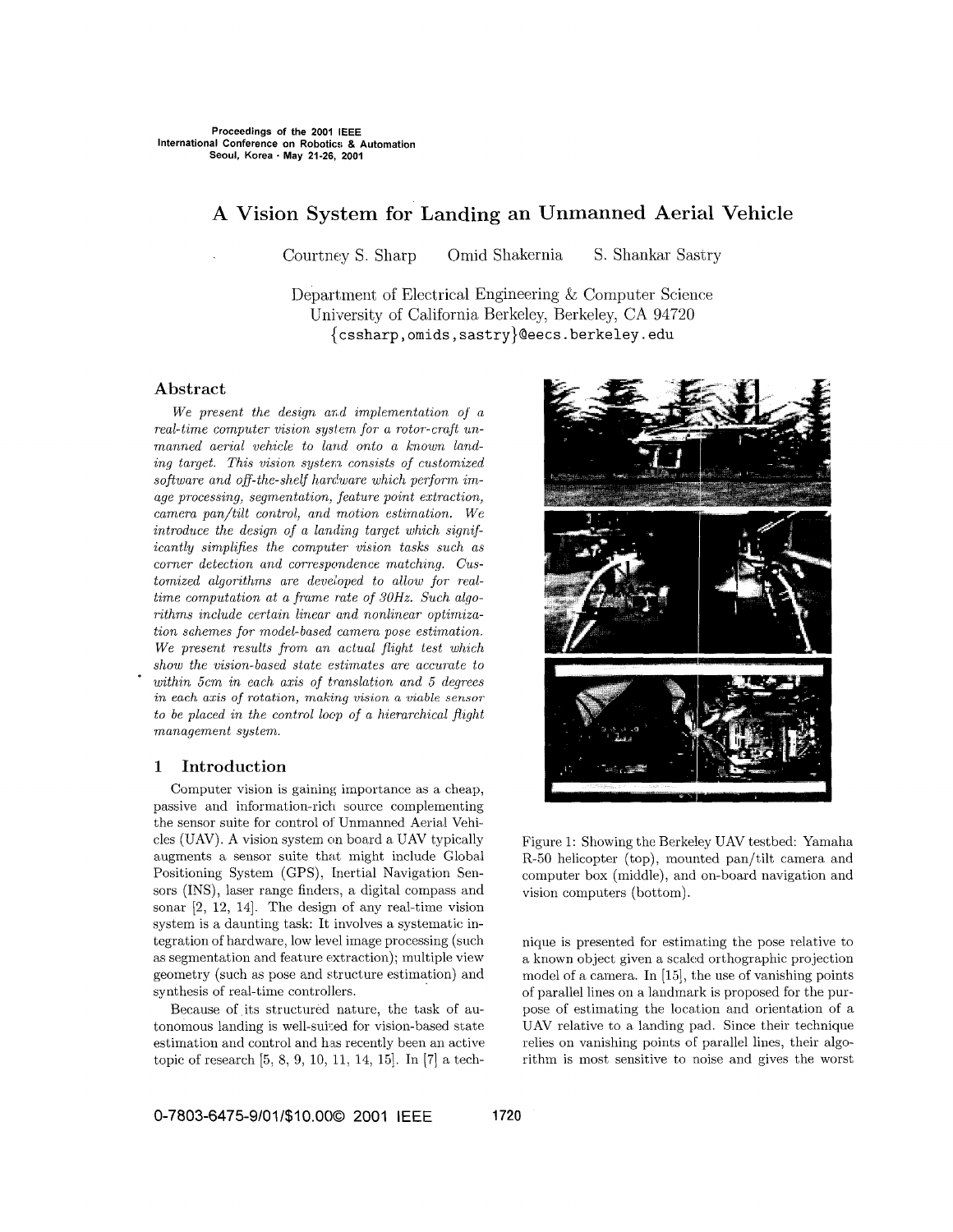

Figure 2: Vision system software flow-chart: image processing followed by estimation and control.

pose estimates when it matters the most: when the UAV is directly over the pad.

In this paper, we introduce a design and implementation of a real-time vision system for a rotor-craft UAV which estimates its pose and speed relative to a known landing target at 30Hz. Our vision system uses *customzzed* vision algorithins and *off-the-shelf* hardware to perform in real-time: image processing, segmentation, feature point extraction, camera control, as well as both linear and nonlinear optimization for model-basecl pose estimation. Actual flight test results on our UAV testbed show our vision-based state estimates are accurate to within 5cm in each axis of translation and *5* degrees in each axis of rotation, making it a viable sensor to be placed in the control loop of a hierarchical flight management system  $[6, 12]$ .

Paper Outline: Section 2 contains a detailed description of each component of our vision system. Section *3* presents system integration details and experimental results from real flight experiments, and Section 4 gives concluding remarks and directions for future research.

# **2** Vision System Software Design

Our vision system software consists of two main stages of execution: image processing and state estimation, each with a sequence of subroutines. Figure 2 shows a flow-chart of the algorithm.



Figure *3:* Landing target design and image processing. The target design (a) is made for simple feature labeling (b), robust feature point extraction (c), and simplified image segmentation (d-g).

#### **2.1 Image processing**

Our goal for image processing is to locate the landing target then extract and label its feature points. This process includes: (1) thresholding the grayscale image to a binary one, (2) segmenting the landing target out of the background, *(3)* detecting the corners in landing target, and finally (4) labeling those corners. In order to simplify the image processing, the design of the landing target must make it easy to identify and segment from the image background, provide distinctive feature points, simplify feature labeling, and allow for algorithms that can execute in real-time using offthe-shelf hardware.

Figure 3(a) shows our landing target design. The connected white border enclosing the target simplifies segmenting it from the background, given that landing target lies on a dark background and that no other connected white region completely encloses it. Figure 3(b) shows the feature point labeling on the corners of the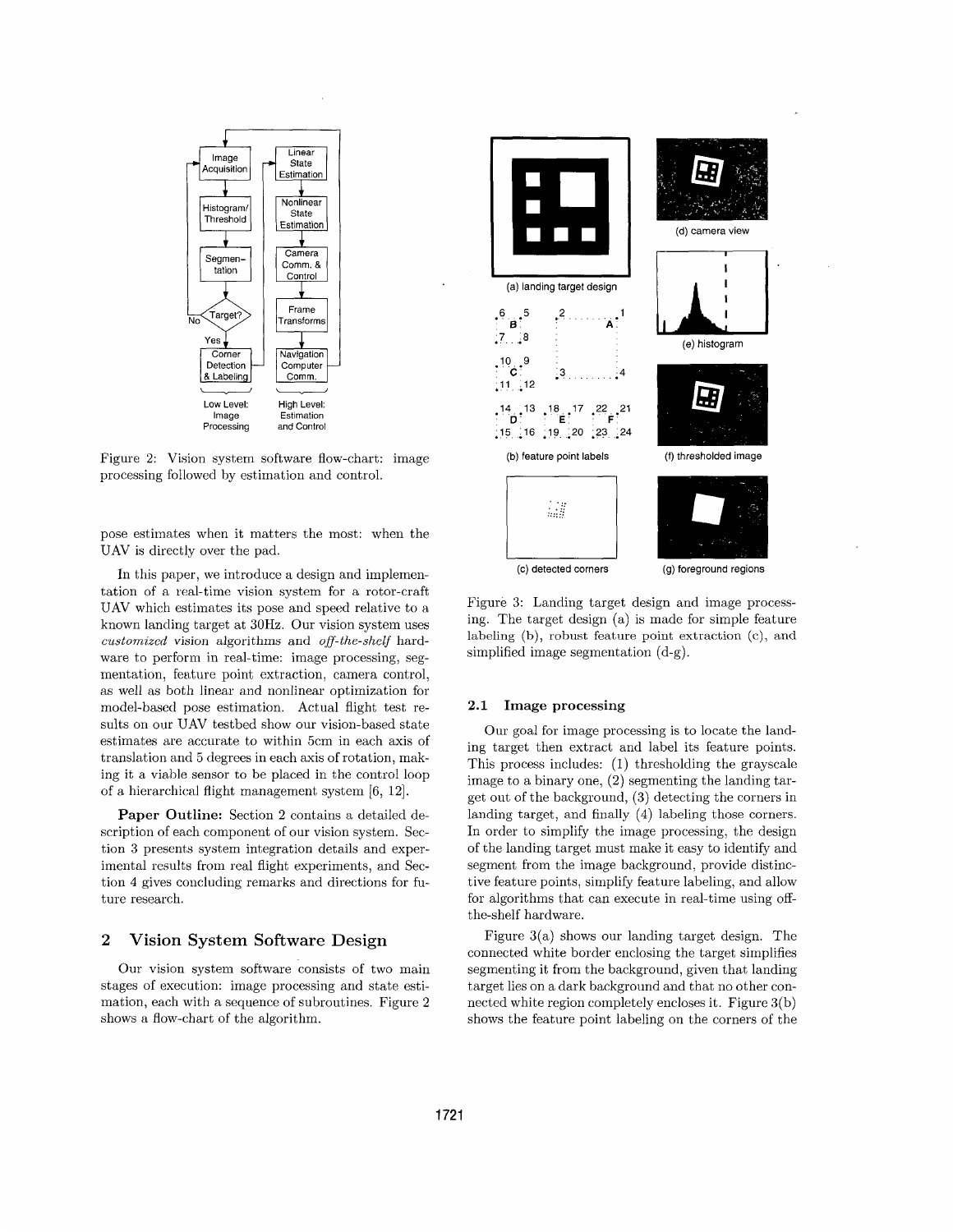interior white squares of the landing target. We choose corner detection over other forms of feature point extraction because it is simple, robust, and provides a high density of feature points per image pixel area. We choose squares over other n-sided polygons because they maximize the quality of the corners under perspective projection and pixel quantization. Moreover, our particular organization of the squares in the target' allows for straight-forward feature point matching invariant of Euclidean motion and perspective projection, as to be shown in the section "Feature Labeling." Color tracking was also explored as a cue for feature points, however we found color tracking to not be robust because of the variability of outdoor lighting conditions.

(1) Thresholding. The shresholding algorithm must produce a binary image such that the black and white regions of the landing target are preserved and that the primary image background is connected and black. We found the algorithm with the most acceptable compromise between best-case quality and overall robustness to be one of the simplest: threshold the image based on a fixed percentage between the min and max gray levels. Figure  $3(d)$  to Figure  $3(f)$  give results of this thresholding scheme tested on a real image input from the on-board camera.

 $(2)$  Segmentation. Given a binary image as in Figure  $3(f)$ , our segmentation stage must separate the landing target from the background and return the interior squares. We segment the landing target via two consecutive passes of a standard connected components labeling algorithm [3] based on *4-conmectivity.*  The first pass identifies the background as the largest black component (see Figure  $3(g)$ ). The second pass identifies the landing target as the single foreground region with seven white components and one black component.

**(3)** Corner Detection. The corner detection problem we face is highly structured: We need to detect the corners of 4-sided polygons in a binary image. The structured nature of the problem allows us to avoid the computational cost of a general purpose corner detector.

The fundamental invariant in our corner detector is that *convexity* is preserved under Euclidean motion and perspective projection. This implies that for a line through the interior of a convex polygon, the set of points in the polygon with maximal distance from each side of the line contain at least two distinct corners of the polygon.

To find two arbitrary corners of a 4-sided polygon, we compute the perpendicular distance from each edge point to the vertical line passing through the center of gravity of the polygon. If there is more than one point with maximal distance on a side of the line, we choose the point which is farthest from the center of gravity. We then find the third corner as the point of maximum distance from the line connecting the first two corners. Finally, we find the fourth corner as the point of the polygon with maximum distance to the triangle defined by the first three corners. Figure  $3(c)$ shows the output of our corner detection algorithm on a sample image.

**(4)** Feature Labeling. Our feature labeling algorithm is based on the following property. For some plane P containing points  $q_1, q_2, q_3 \in \mathbb{R}^3$ , consider the smallest magnitude angle  $\theta$  between vectors  $(q_2 - q_1)$ and  $(q_3 - q_1)$ , where  $\theta > 0$  is CCW when viewing some surface side of  $P$ . Given any image of points  $q_1, q_2, q_3$  taken from the same side of  $P$ , if  $\theta'$  is the corresponding angle in the image of those points, then  $sign(\theta') = sign(\theta)$ . This property guarantees that correspondence matching based on clockwise ordering of feature points will work for any given image of those feature points.

Our feature labeling algoribhm consists of two steps: first, each square is uniquely identified based on its center of gravity, then the corners within each square are identified as in Figure 3(b). We label the squares of the target starting with the identification of square D. For each square, we compute the vectors between its center to the centers of the other squares. We identify square D as the square with two pairs of collinear vectors. We identify the remaining squares by ordering them from square D. Finally. we order squares associdistance from it. To complete the feature labeling process, we identify the corners of each square in a similar rnanner . ated with the collinear vectors from square D by their

#### 2.2 Pose Estimation

(1) Geometry of Planar Features. Given the labeled feature points, estimating the UAV state is the so-called model based camera pose estimation problem from computer vision. We apply both linear and nonlinear optimization algorithms toward this problem. The linear optimization algorithm is globally robust but sensitive to noise. The nonlinear optimization algorithm requires adequate initialization but is more robust to noise. Thus we solve the camera pose estimation problem by first solving the linear problem and using those results to initialize the nonlinear algorithm.

The equation relating a point in the landing pad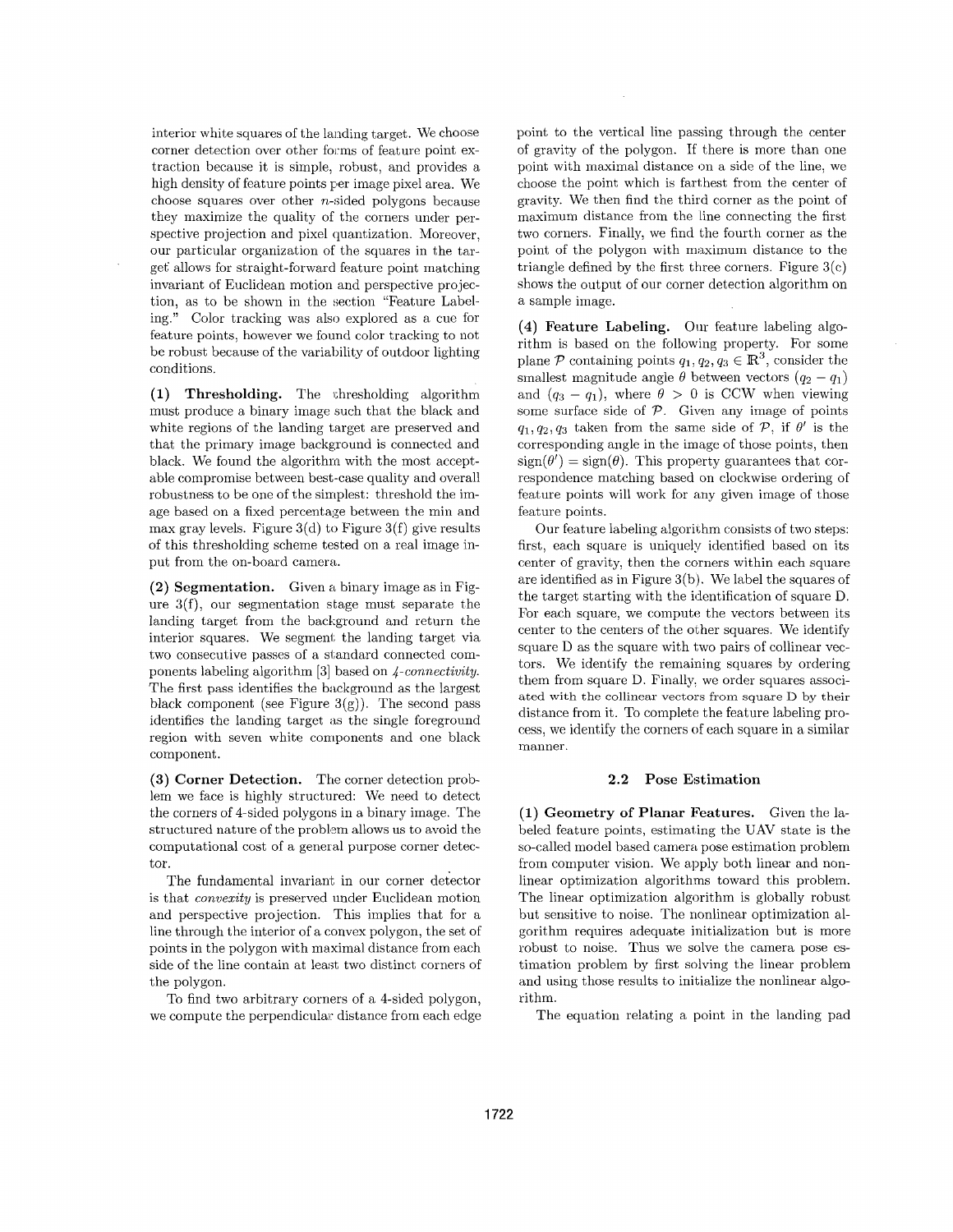coordinate frame to the image of that point in the camera-head frame is given by the equation

$$
\lambda_i \mathbf{x}_i = APgq_i,\tag{1}
$$

where  $\lambda_i \in \mathbb{R}$  is an unknown scale,  $\mathbf{x}_i \in \mathbb{R}^3$  is the homogeneous coordinates of the feature point in the image plane,  $A \in \mathbb{R}^{3 \times 3}$  is the camera calibration matrix,  $P = [I \ 0] \in \mathbb{R}^{3 \times 4}$  is the projection matrix,  $g \in SE(3)$ is the homogeneous representation of the Euclidean motion between the landing pad coordinate frame and the camera-head frame, and  $q_i \in \mathbb{R}^4$  is the homogeneous representation of the point in the world. Using a *calibrated* pinhole model for the perspective projection of the camera, without loss of generality we set  $A = I_{3\times 3}$ . Then the scale term  $\lambda_i$  is given by

$$
\lambda_i = e_3^T P g q_i,\tag{2}
$$

where  $e_3 = [0 \ 0 \ 1]^T \in \mathbb{R}^3$ . Equations (1) and (2) together imply the following constraint

$$
(\mathbf{x}_i e_3^T - I)[R \ p]q_i = 0. \tag{3}
$$

We have knowledge of each *qi* from the geometry of the designed landing target. The corner detection algorithm extracts each feature point  $\mathbf{x}_i$  in the image frame. The feature labeling algorithm associates each  $\mathbf{x}_i$  with its corresponding  $q_i$ . From this data, we need to recover the camera pose  $Pg = [R \; p]$  where  $R \in$ *SO(3)* is the rotation and  $p \in \mathbb{R}^3$  is the translation from the landing target to the camera head.

**(2) Linear Optimization.** Since all the feature points lie on the the plane of the landing target, without loss of generality we may chose the inertial coordinate frame such that  $e_3^T q_i = 0$  for all *i*. Taking  $q_i = [q_{i1} \ q_{i2} \ q_{i3} \ 1]^T$ , and  $[R \ p] = [r_1 \ r_2 \ r_3 \ p]$ , equation **(3)** implies

$$
\left(\mathbf{x}_{i}e_{3}^{T}-I\right)\left[r_{1} r_{2} p\right]\left[\begin{array}{c} q_{i1} \\ q_{i2} \\ 1 \end{array}\right]=0.
$$
 (4)

Since the above equation is linear in  $[r_1 \ r_2 \ p]$ , we can reorganize equation (4) into vector form for each feature correspondence pair  $(\mathbf{x}_i, q_i)$  and stack all the equations to get

Idence pair 
$$
(\mathbf{x}_i, q_i)
$$
 and stack all the

\n
$$
F\begin{bmatrix} r_1 \\ r_2 \\ p \end{bmatrix} = 0, \tag{5}
$$

where  $F = [F_1^T \cdots F_n^T]^T \in \mathbb{R}^{2n \times 9}$ , *n* is the number of feature points on the landing target, and

$$
F_i = \left[ \begin{array}{cccccc} q_{i1} & 0 & -q_{i1} \mathbf{x}_{i1} & q_{i2} & 0 & -q_{i2} \mathbf{x}_{i1} & 1 & 0 & -\mathbf{x}_{i1} \\ 0 & q_{i1} & -q_{i1} \mathbf{x}_{i2} & 0 & q_{i2} & -q_{i2} \mathbf{x}_{i2} & 0 & 1 & -\mathbf{x}_{i2} \end{array} \right],
$$

where  $\mathbf{x}_i = [\mathbf{x}_{i1} \ \mathbf{x}_{i2} \ 1]^T \in \mathbb{R}^3$ .

By a slight modification of a well known result on the planar structure from motion problem (see, for example Weng [13]), it can be shown that if there are at least 4 features points such that no three are collinear, then  $rank(F) = 8$ . However, due to noise in corner detection, in practice *F* is always full rank. Hence we compute the least squares estimate of the null space of *F* by applying standard SVD techniques to compute the singular vector  $\begin{bmatrix} \tilde{r}_1^T & \tilde{r}_2^T & \tilde{p}^T \end{bmatrix}^T \in \mathbb{R}^9$  corresponding to the smallest singular value of *F.* Given the "positive-depth constraint" that the landing pad is in front of the camera, if necessary we negate the singular vector result of the SVD computation to ensure that  $\tilde{p}_3 \geq 0$ .

Next, we solve for scale of the translation  $p \in \mathbb{R}^3$  by computing the scale factor on the vector  $\begin{bmatrix} \tilde{r}_1^T & \tilde{r}_2^T & \tilde{p}^T \end{bmatrix}$ that gives  $\tilde{r}_1$  and  $\tilde{r}_2$  unit norm; namely,  $p = 2\tilde{p}/(\|\tilde{r}_1\| +$  $\|\tilde{r}_2\|$ ).

Finally, we solve for the rotation matrix *R* from the estimates  $\tilde{r}_1$  and  $\tilde{r}_2$  in two steps. First we project the matrix  $[\tilde{r}_1 \ \tilde{r}_2 \ 0] \in \mathbb{R}^{3 \times 3}$  onto the group of orthogonal matrices  $O(3)$  by computing the SVD of  $[\tilde{r}_1 \tilde{r}_2 \; 0] =$  $U\Sigma V^T$  and setting  $R = UV^T$ . To ensure that *R* is a rotation matrix, we need  $\det(R) = 1$ . Thus, if our SVD computation yields  $\det(UV^{T}) = -1$ , we flip the sign of the third column vector of *R,* which is equivalent to setting  $R = UV^TQ$ , where  $Q = \text{diag}(1, 1, -1) \in$  $\mathbb{R}^{3\times 3}$ 

In practice, the linear algorithm described above is quite noisy because it estimates 9 parameters for a system of equations with 6 degrees of freedom. However, the linear estimate is close enough to the true solution to serve as a good initialization for the nonlinear optimization technique.

**(3) Nonlinear Optimization.** The nonlinear optimization algorithm minimizes the *reprojection error*   $G = [G_1^T \cdots \widetilde{G_n}^T]^T \in \mathbb{R}^{2n}$  where  $G_i \in \mathbb{R}^2$  is given by

$$
G_i = (\mathbf{x}_i e_3^T - I)[R \ p]q_i, \tag{6}
$$

where the last row is ignored from the right hand side matrix. The rotation matrix is parameterized by ZYX-Euler angles  $\theta_1$ ,  $\theta_2$ ,  $\theta_3$ , where  $\theta_i \in (-\pi, \pi]$  and  $R = e^{\hat{e}_3 \theta_3} e^{\hat{e}_2 \theta_2} e^{\hat{e}_1 \theta_1}$ . The estimation parameters for the nonlinear optimization are  $\beta = [\theta_1 \ \theta_2 \ \theta_3 \ p_1 \ p_2 \ p_3]^T$ .

We apply the the vector form of the Newton-Raphson method to iteratively solve for  $\beta$ :

$$
\beta_{n+1} = \beta_n - k_n (D_{\beta} G|_{\beta_n})^{\dagger} G(q, y, \beta_n) \tag{7}
$$

where  $k_n$  is an adaptive step size,  $D_\beta G$  is the Jacobian of G with respect to  $\beta$ , and  $(D_{\beta}G|_{\beta})^{\dagger}$  is the Moore-Penrose pseudo-inverse of  $D_{\beta}G|_{\beta}$ .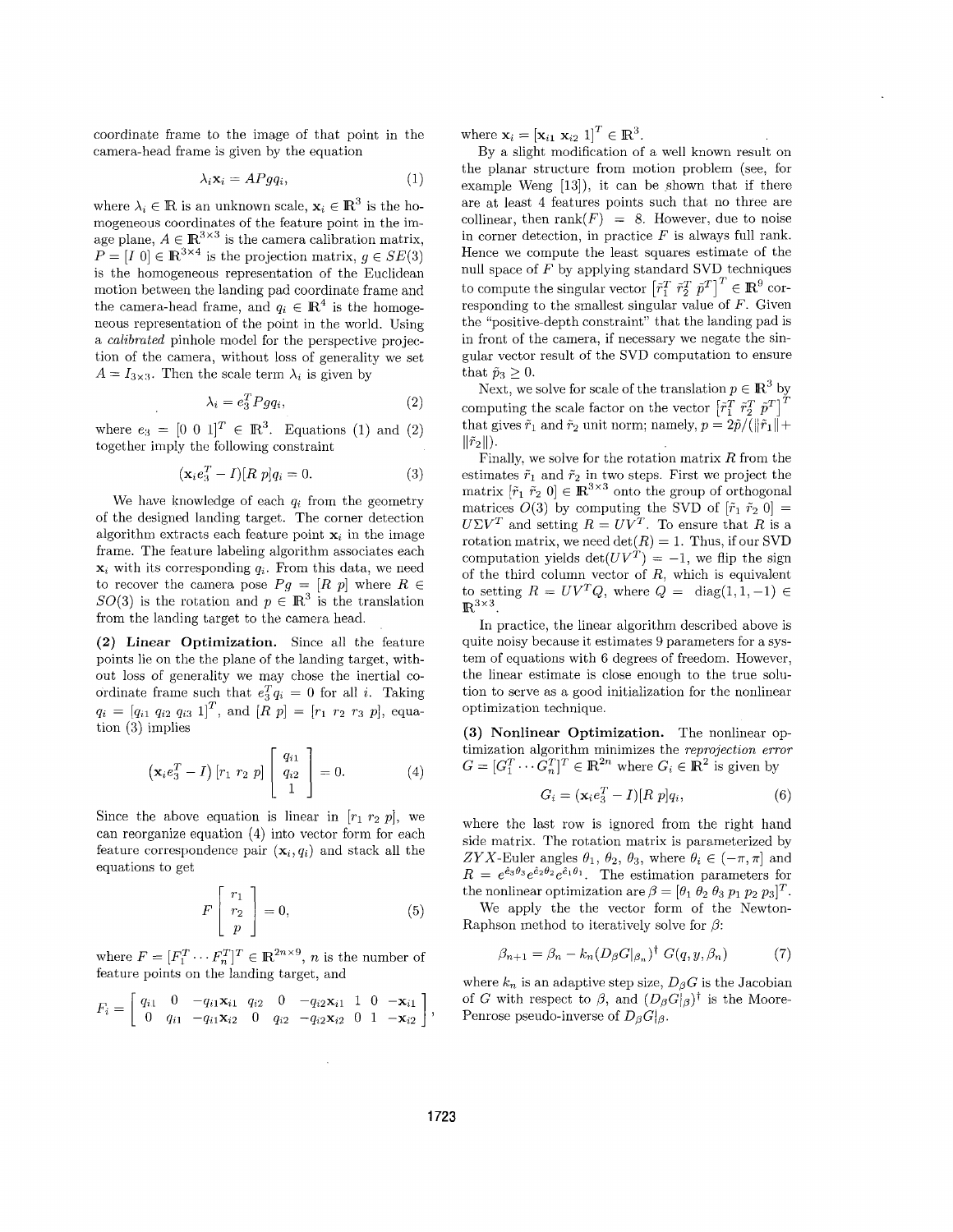We symbolically calculate the Jacobian for the estimation parameters and numerically evaluate its value at runtime.  $\beta_0$  is initialized by the result of the linear estimate or by a recent nonlinear estimate. if available. We adaptively select  $k_n$  to guarantee  $||G(q, y, \beta_n)||$ monotonically decreases for successive *n.* 

For any rotation matrix  $R$ , there exist two congruent Euler angle parameterizations such that  $\delta =$  $[\theta_1,\theta_2,\theta_3,p_1,p_2,p_3]$  and  $\gamma = [\pi + \theta_1,\pi - \theta_2,\pi +$  $\{\theta_3, p_1, p_2, p_3\}$  are equivalent parameterizations for [*R p*]. When  $cos(\theta_2) \neq 0$  it is direct to check by symbolic computation that each iteration of (7) produces equivalent results for both parameterizations; that is

$$
D_{\beta}G|_{\delta} = (D_{\beta}G|_{\gamma}) \operatorname{diag}(1, -1, 1, 1, 1, 1).
$$
 (8)

Thus, iterations of  $\beta_n$  in (7) step through equivalent rotations  $R_n$  regardless of the particular Euler parameterization.

The nonlinear algorithm outperforms the linear algorithm because it optimizes over only the necessary 6 parameters of the transformation. However, due to the nonlinearities there are many local minima. Hence, the algorithm is highly sensitive to initialization and thus is only useful given a decent initialization from the linear algorithm.

## **3** System Integration and Results

(1) Hardware. As part of the BErkeley AeRobot (BEAR) project [l], our UAV testbed is a Yamaha R-50 helicopter (see Figure 1) on which we have mounted:

- *Navigation Computer:* Pentium 233MHz Ampro LittleBoard running  $QNX$  real-time  $OS$  - responsible for low level flight control [12]
- Inertial Measurement Unit: NovAtel MillenRT2 GPS system (2cm accuracy) and Boeing DQI-NP INS/GPS integration system
- *0 Vzsaon computer:* Pentium 233MHz Ampro LittleBoard running Linux - responsible for grabbing images, vision algorithms and camera control
- *Camera:* Sony EVI-D30 Pan/Tilt/Zoom camera
- Framegrabber: Imagenation PXC200
- $\bullet$  *Wireless Ethernet*: WaveLAN

The framegrabber captures iniages at 30Hz, which currently sets the upper-bound on the rate of our vision estimates. The inter-relationship of this hardware as it is mounted on the UAV is depticted in Figure 4.

(2) Camera Control. Proper control of the pan/tilt camera can increase the range of motion of the UAV while keeping the landing target in the field of view of the camera-head. The PTZ camera we use



Figure 4: Organization of hardware on the UAV



Figure 5: Geometry of pan/tilt with respect to optical center and image plane. *f* is the field of view in radians, d is the width in pixels, *p* is the location in pixels of the target projected onto the axis, and  $\theta$  is the rotation required to center the target.

has an internal controller which can be commanded to relative or absolute pan/tilt locations via a serial link. By convention, positive pan moves the target left in the image, and positive tilt moves the target down in the image. For our camera, the axes of rotation for pan and tilt coincide with its optical center. For a particular axis in the image, as in Figure 5, the angle between a point on the axis and the center of the axis is given by

given by  
\n
$$
\theta = h(p, d, f) = \operatorname{atan2}\left(p - \frac{d}{2}, \frac{d}{2} \cot\left(\frac{f}{2}\right)\right), \qquad (9)
$$

where  $f$  is the field of view of the axis in radians,  $d$  is the width of the axis in pixels, and *p* is the location in pixels of the target projected onto the axis.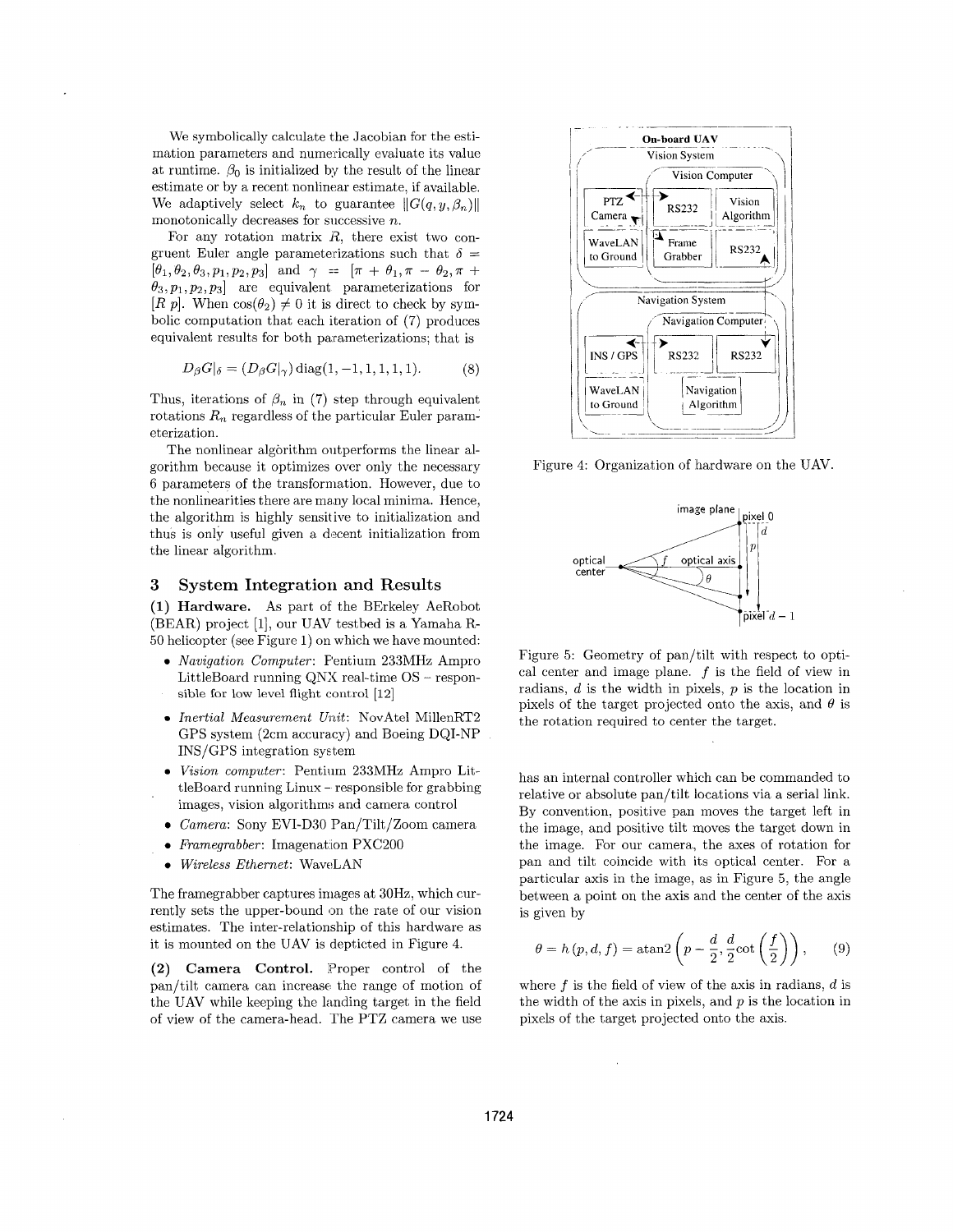Now, let the desired location of the target be at  $(x_0, y_0)$ , the target be at  $(x_1, y_1)$ , the image width and height be  $l_x$  and  $l_y$ , and the horizontal and vertical field of view be  $f_x$  and  $f_y$ . Then, using equation (9), the amount of pan and tilt necessary to move the target to the desired location is given by ,

$$
\begin{array}{rcl}\n\theta_{pan} & = & h(x_1, l_x, f_x) - h(x_0, l_x, f_x) \\
\theta_{tilt} & = & h(y_1, l_y, f_y) - h(y_0, l_y, f_y),\n\end{array}
$$

where  $\theta_{pan}$  and  $\theta_{tilt}$  are relative to the current pan/tilt state.

**(3) Frame Transformations.** As shown in Figure 6, the geometry of the coordinate frames and Euclidean motions involved in the vision-based state estimation problem are labeled as: (a) Landing target, (b) Landing pad, (c) Camera head, (d) Camera base, (e) UAV, (f) Inertial frame. We use the notation  $q_{ba} \in SE(3)$  to denote the Euclidean motion (translation and rotation) of coordinate frame *b* with respect to frame *a*. The transformations  $g_{ef}$  and  $g_{fb}$  are used only to evaluate the state estimates of the vision algorithm and are not used by the vision algorithm directly.



Figure 6: Geometry of the coordinate frames and Euclidean motions involved in the vision-based state estimation problem.

**(4) Software.** LAPACK (Linear Algebra PACKage) and BLAS (Basic Linear Algebra Subprograms) [4] are used in the vision algorithms for standard matrix operations. A multi-resolution approach is used in our segmentation algorithm to reduce processing time, effectively performing segmentation on a

 $160 \times 120$  image. Then the edges of the interior squares of the landing target are calculated from the original  $320 \times 240$  image. We have developed a "ground station" which communicates through wireless ethernet to the onboard vision computer and displaying the current state of the vision system through a Java-based GUI (shown in Figure *7).* 



Figure 7: Ground station Java-based visualization GUI showing position and rotation estimates, extracted feature points and labels, and the binary image view from the camera.

**(5) Flight Test Results.** For the flight test, the UAV hovered autonomously above a small, stationary landing pad with the vision system running in realtime. While the vision system did not affect control of the UAV, state estimates from the navigation system were synchronously gathered for later comparison.

Figure 8 shows the results from the flight test, comparing the output of the vision-based state estimation algorithm with the INS/GPS measurements accurate to 2cm. All plots show the state of the UAV with respect to the landing pad. The vision estimates are more noisy, but otherwise follow the INS/GPS measurements. Also, errors in the internal and external camera calibration parameters marginally affects some of the estimates – the x-position and z-rotation, in particular. While logging a fraction of the original images in real-time, the Linux write caching system caused noticeable, synchronized gaps in each data plot.

Figure 9 shows the root mean squared error of each estimated state parameter. The position estimates are within 5cm accuracy. The *x-* and y-position estimates should perform better than the z-position estimate. That is, the same amount of translation along the  $x$ or  $y$ -axis causes more detectable change in the image than along the z-axis, the optical axis of the camera. However, this is not apparent in our plots due to the noted calibration error. The rotation estimates are all within 5 degrees accuracy. As expected, the *z*-rotation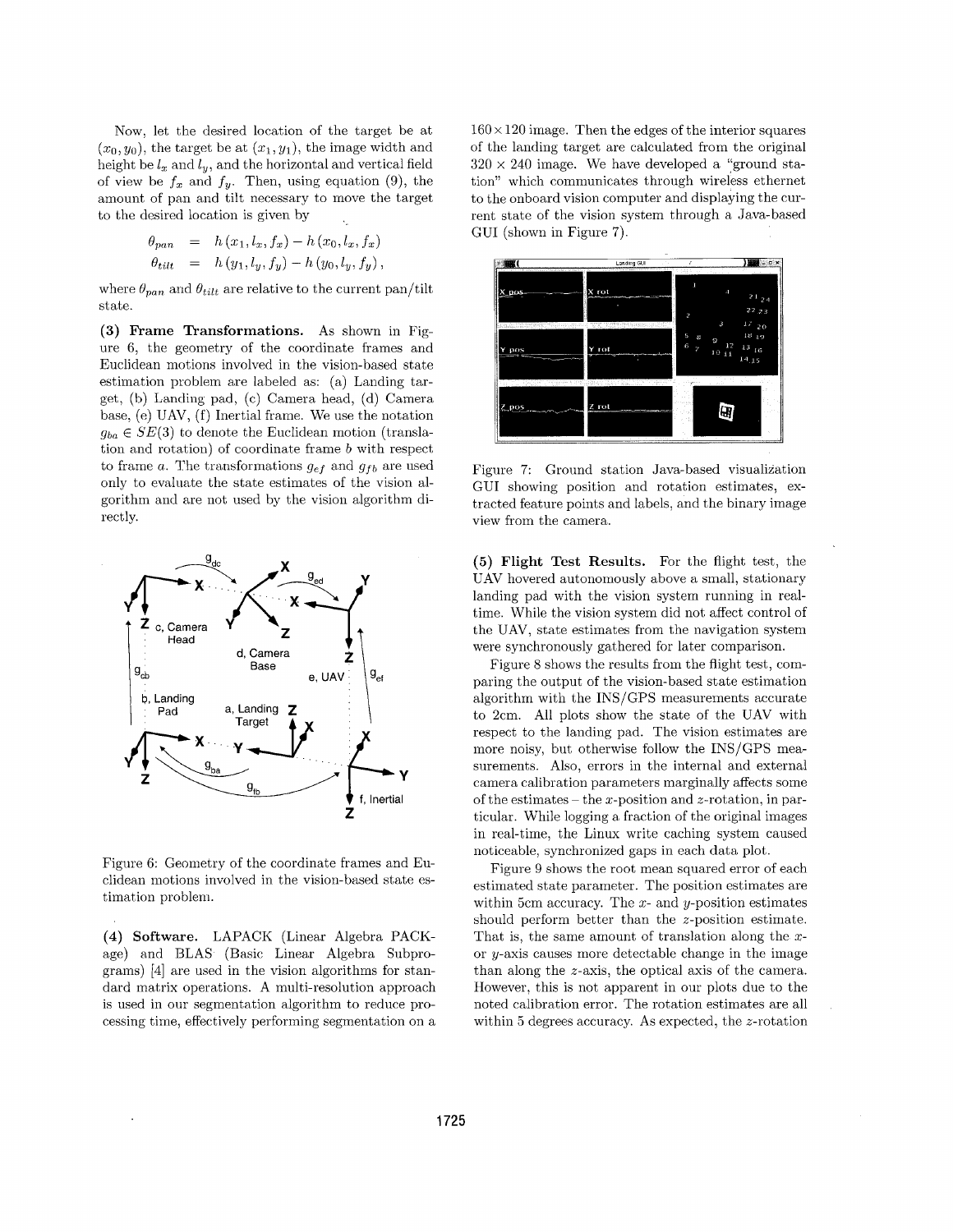

Figure 8: Flight test results: the vision estimates are more noisy but otherwise follow the INS/GPS state of the UAV relative to the landing pad. **A** calibration error is most notable in the estimates of  $x$ -position and z-rotation.

Vision-based State Estimate, RMS Error



Figure 9: The RMS error of state estimates for each axis of translation and rotation. Position error is within 5cm. Rotation error is within 5 degrees.

| "Low Level Image Processing"                  |          |
|-----------------------------------------------|----------|
| Segmentation pass 2, edge detection (low res) | 42%      |
| Threshold, segmentation pass 1                | 30%      |
| Image acquisition                             | 8%       |
| Corner detection (high res)                   | 6%       |
| Histogram estimation                          | 4%       |
| Feature labeling                              | ${<}1\%$ |
| Total                                         | $90\%$   |
| "Other Processing"                            |          |
| Nonlinear optimization                        | 5%       |
| Bit-encoding binary image for GUI             | 2%       |
| Linear optimization                           | 2%       |
| Frame transformations                         | $1\%$    |
| Misc.                                         | ${<}1\%$ |
| Total                                         | 10%      |

Table 1: Computational cost of each stage of processing, measured from actual program execution. Image processing is expensive, consumed by segmenting the landing target from the image.

estimate significantly outperforms the other two. That is, the same amount of rotation about the z-axis causes more detectable change in the image than the other axes. Overall, the vision-based state estimates are accurate enough to be used in the closed-loop of a highlevel feedback controller for landing in a hierarchical flight management system [6, 12].

Table 1 shows the computational cost of each stage of processing in our system, measured from actual program execution. In particular, we see that almost all of our computational time is spent on image processing. In turn, most of the image processing is spent on the segmentation algorithms for extracting the landing target. The conclusion is that any further effort toward improving computational efficiency should be spent optimizing the image segmentation algorithms.